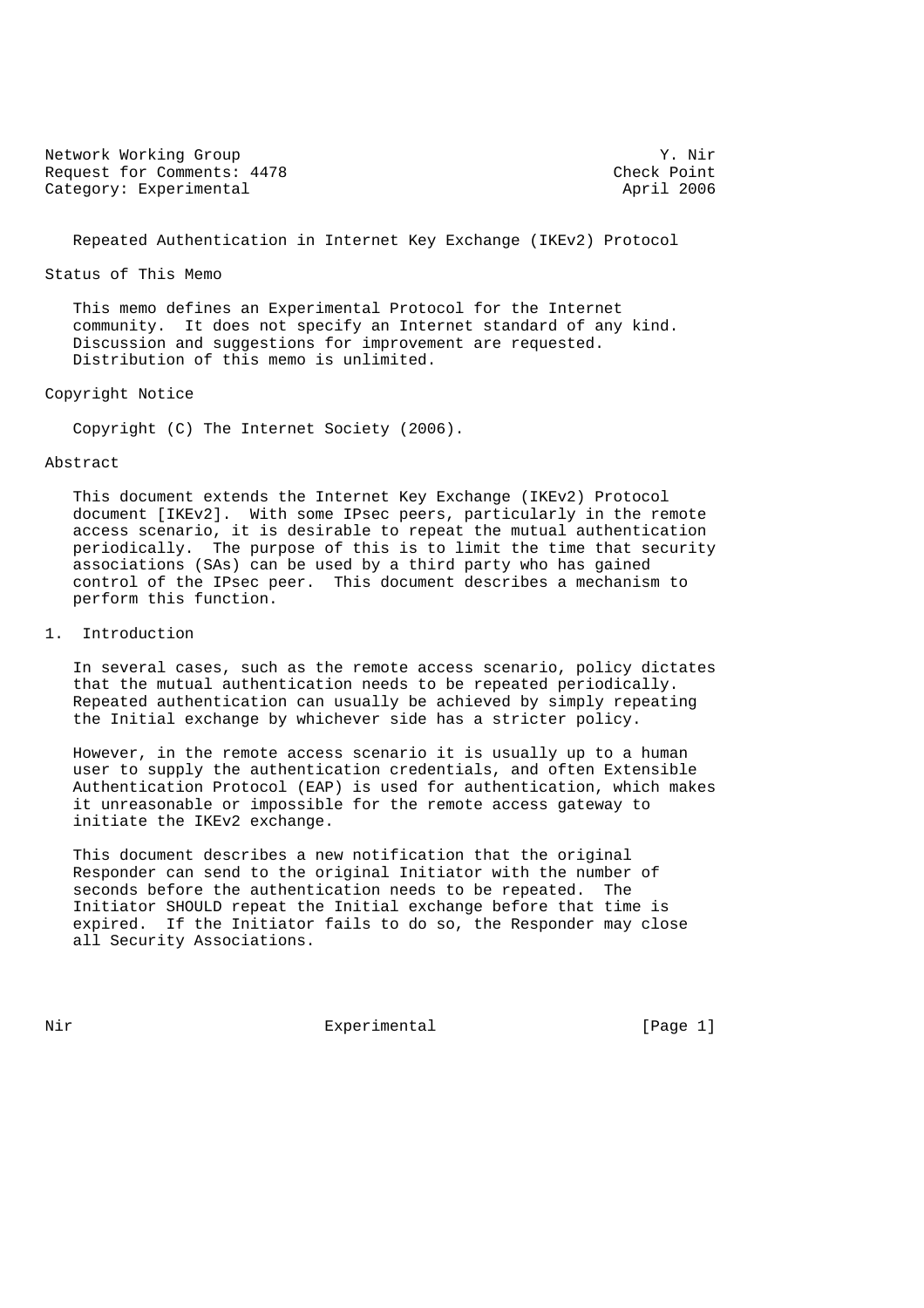Repeated authentication is not the same as IKE SA rekeying, and need not be tied to it. The key words "MUST", "MUST NOT", "SHOULD", "SHOULD NOT", and "MAY" in this document are to be interpreted as described in [RFC2119].

2. Authentication Lifetime

 The Responder in an IKEv2 negotiation MAY be configured to limit the time that an IKE SA and the associated IPsec SAs may be used before the peer is required to repeat the authentication, through a new Initial Exchange.

 The Responder MUST send this information to the Initiator in an AUTH\_LIFETIME notification either in the last message of an IKE\_AUTH exchange, or in an INFORMATIONAL request, which may be sent at any time.

When sent as part of the IKE SA setup, the AUTH LIFETIME notification is used as follows:

 Initiator Responder ------------------------------- ----------------------------- HDR, SAi1, KEi, Ni --> <-- HDR, SAr1, KEr, Nr, [CERTREQ] HDR, SK {IDi, [CERT,] [CERTREQ,]  $[IDr,] AUTH, SAI2, TSi, TSr]$  --> <-- HDR, SK {IDr, [CERT,] AUTH, SAr2, TSi, TSr, N(AUTH\_LIFETIME)}

The separate Informational exchange is formed as follows:

 <-- HDR, SK {N(AUTH\_LIFETIME)}  $HDR \, SK \, \{\}$   $\qquad \qquad -- >$ 

The AUTH LIFETIME notification is described in Section 3.

 The original Responder that sends the AUTH\_LIFETIME notification SHOULD send a DELETE notification soon after the end of the lifetime period, unless the IKE SA is deleted before the lifetime period elapses. If the IKE SA is rekeyed, then the time limit applies to the new SA.

 An Initiator that received an AUTH\_LIFETIME notification SHOULD repeat the Initial exchange within the time indicated in the notification. The time is measured from the time that the original Initiator receives the notification.

Nir **Experimental** Experimental [Page 2]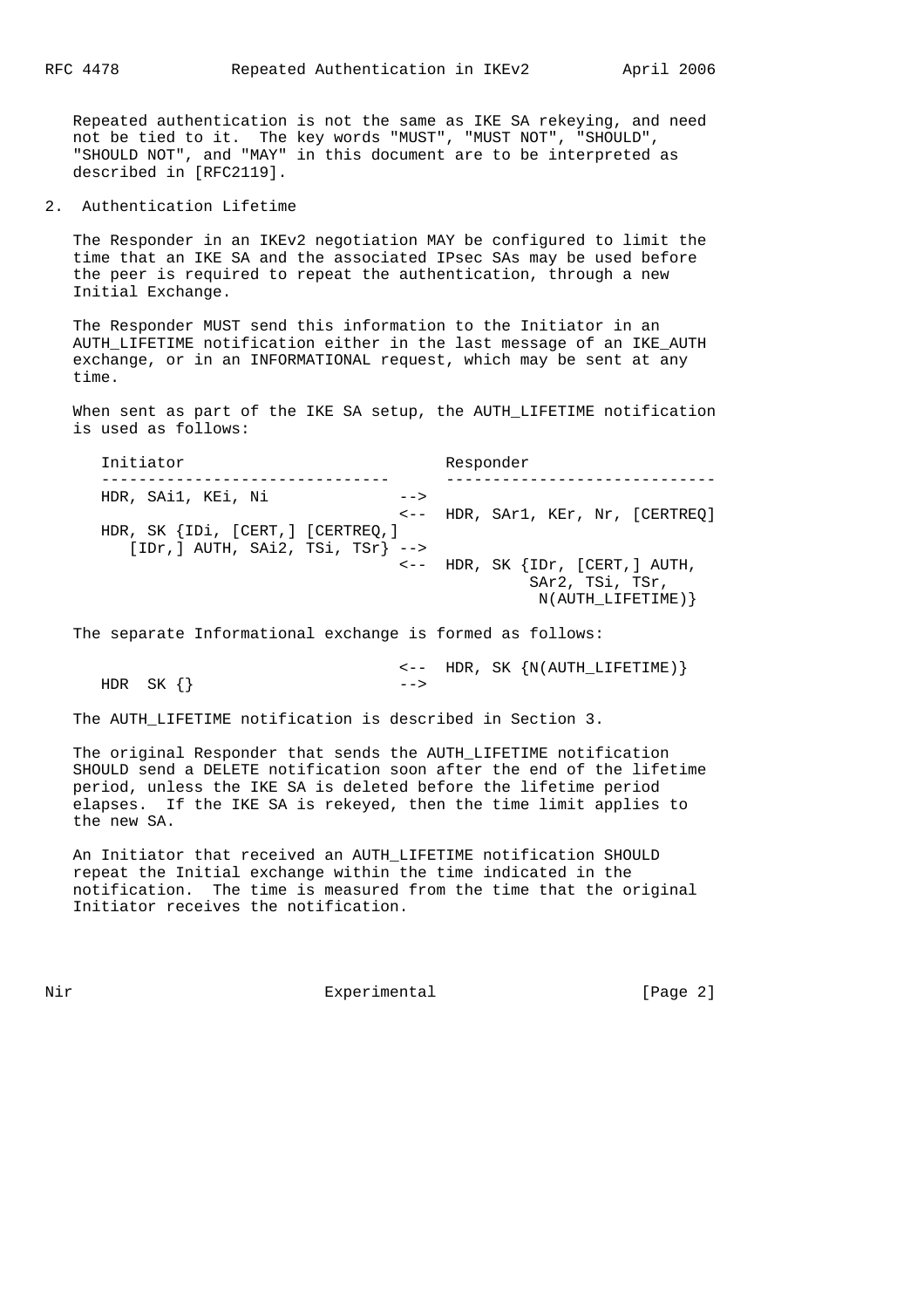A special case is where the notification is sent in an Informational exchange, and the lifetime is zero. In that case, the original responder SHOULD allow a reasonable time for the repeated authentication to occur.

The AUTH LIFETIME notification MUST be protected and MAY be sent by the original Responder at any time. If the policy changes, the original Responder MAY send it again in a new Informational.

 The new Initial exchange is not altered. The initiator SHOULD delete the old IKE SA within a reasonable time of the new Auth exchange.

## 3. AUTH\_LIFETIME Notification

The AUTH LIFETIME message is a notification payload formatted as follows:

1 2 3 0 1 2 3 4 5 6 7 8 9 0 1 2 3 4 5 6 7 8 9 0 1 2 3 4 5 6 7 8 9 0 1 +-+-+-+-+-+-+-+-+-+-+-+-+-+-+-+-+-+-+-+-+-+-+-+-+-+-+-+-+-+-+-+-+ ! Next Payload !C! RESERVED ! Payload Length ! +-+-+-+-+-+-+-+-+-+-+-+-+-+-+-+-+-+-+-+-+-+-+-+-+-+-+-+-+-+-+-+-+ ! Protocol ID ! SPI Size ! Notify Message Type ! +-+-+-+-+-+-+-+-+-+-+-+-+-+-+-+-+-+-+-+-+-+-+-+-+-+-+-+-+-+-+-+-+ ! Lifetime ! +-+-+-+-+-+-+-+-+-+-+-+-+-+-+-+-+-+-+-+-+-+-+-+-+-+-+-+-+-+-+-+-+

- o Payload Length is 12.
- o Protocol ID (1 octet) MUST be 0.
- o SPI size is 0 (SPI is in message header).
- o Notify Message type is 16403 by IANA.
- o Lifetime is the amount of time (in seconds) left before the peer should repeat the Initial exchange. A zero value signifies that the Initial exchange should begin immediately. It is usually not reasonable to set this value to less than 300 (5 minutes) since that is too cumbersome for a user. It is also usually not reasonable to set this value to more than 86400 (1 day) as that would negate the security benefit of repeating the authentication.
- 4. Interoperability with Non-Supporting IKEv2 Implementations

 IKEv2 implementations that do not support the AUTH\_LIFETIME notification will ignore it and will not repeat the authentication. In that case the original Responder will send a Delete notification for the IKE SA in an Informational exchange. Such implementations may be configured manually to repeat the authentication periodically.

Nir **Experimental** Experimental [Page 3]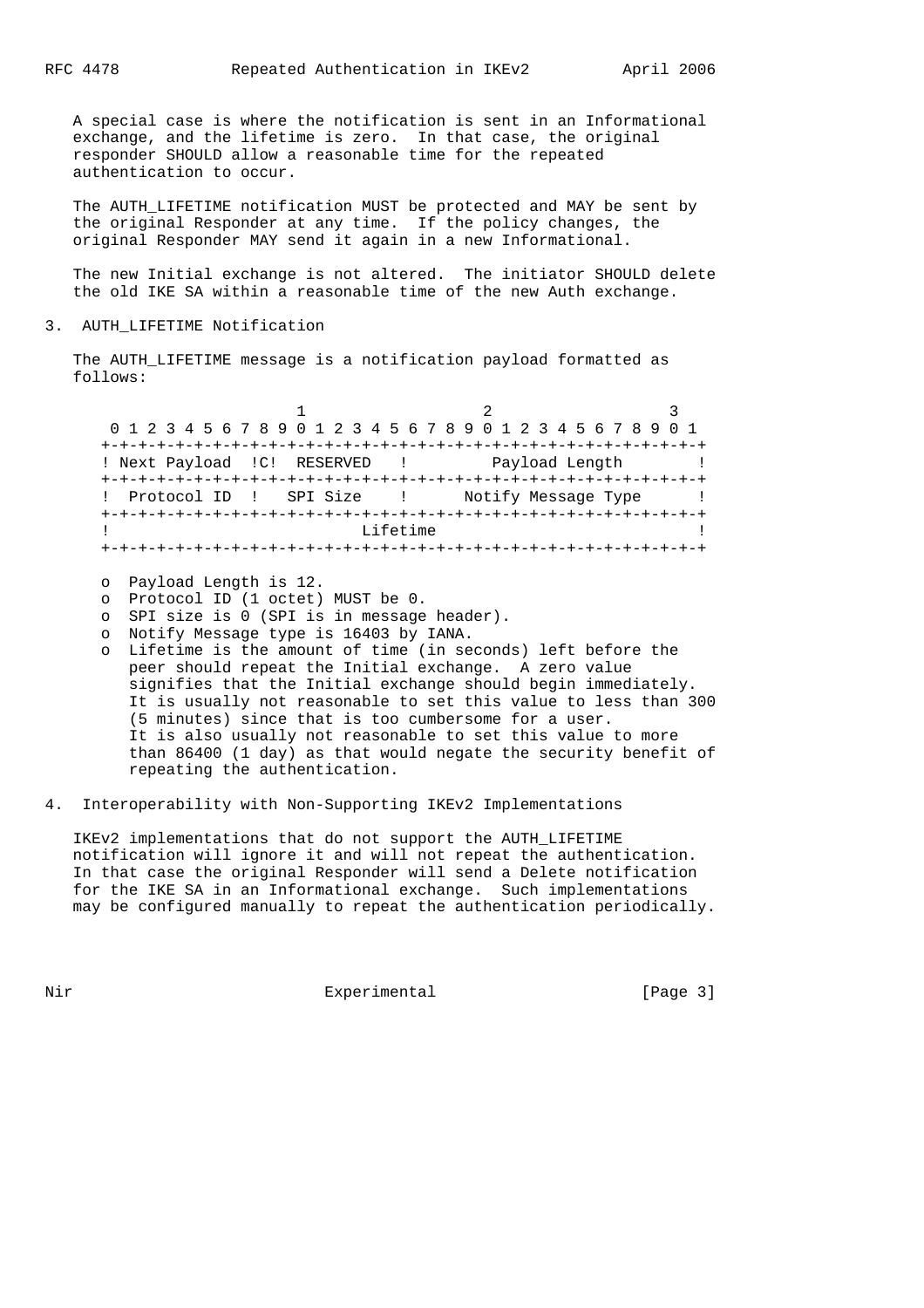Non-supporting Responders are not a problem because they will simply not send these notifications. In that case, there is no requirement that the original Initiator re-authenticate.

5. Security Considerations

 The AUTH\_LIFETIME notification sent by the Responder does not override any security policy on the Initiator. In particular, the Initiator may have a different policy regarding re-authentication, requiring more frequent re-authentication. Such an Initiator can repeat the authentication earlier then is required by the notification.

 An Initiator MAY set reasonable limits on the amount of time in the AUTH\_LIFETIME notification. For example, an authentication lifetime of less than 300 seconds from SA initiation may be considered unreasonable.

6. IANA Considerations

 The IANA has assigned a notification payload type for the AUTH\_LIFETIME notifications from the IKEv2 Notify Message Types registry.

- 7. Normative References
	- [IKEv2] Kaufman, C., "Internet Key Exchange (IKEv2) Protocol", RFC 4306, December 2005.
	- [RFC2119] Bradner, S., "Key words for use in RFCs to Indicate Requirement Levels", BCP 14, RFC 2119, March 1997.

Author's Address

 Yoav Nir Check Point Software Technologies

EMail: ynir@checkpoint.com

Nir **Experimental** Experimental [Page 4]